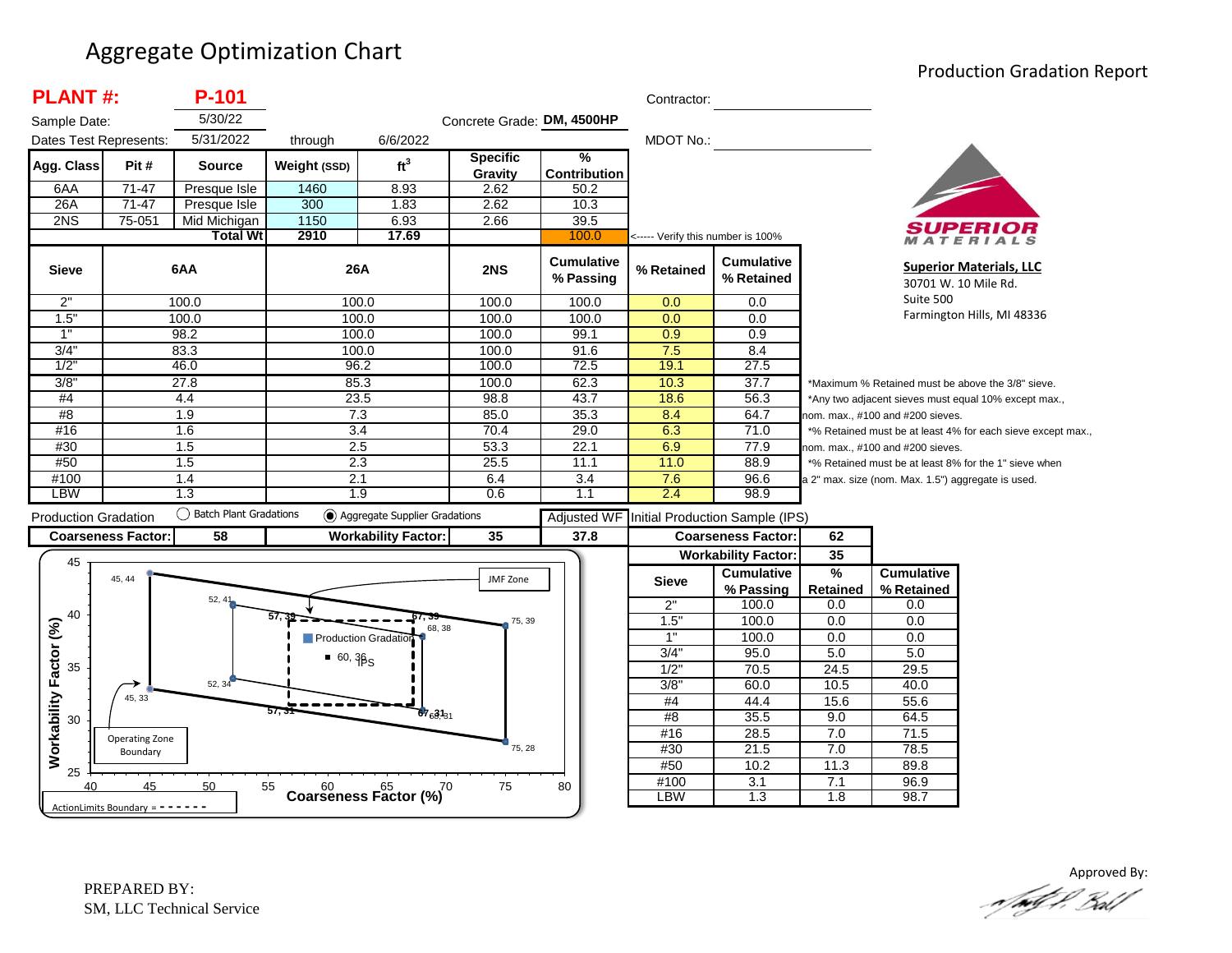| <b>PLANT#:</b>              |                           | $P-102$                  |                                         |                               |                            |                                      | Contractor:                       |                                                              |                                                             |                                                      |                                                       |
|-----------------------------|---------------------------|--------------------------|-----------------------------------------|-------------------------------|----------------------------|--------------------------------------|-----------------------------------|--------------------------------------------------------------|-------------------------------------------------------------|------------------------------------------------------|-------------------------------------------------------|
| Sample Date:                |                           | 5/30/22                  |                                         |                               | Concrete Grade: DM, 4500HP |                                      |                                   |                                                              |                                                             |                                                      |                                                       |
| Dates Test Represents:      |                           | 5/31/2022                | through                                 | 6/6/2022                      |                            |                                      | MDOT No.:                         |                                                              |                                                             |                                                      |                                                       |
| Agg. Class                  | Pit #                     | <b>Source</b>            | Weight (SSD)                            | ft <sup>3</sup>               | <b>Specific</b><br>Gravity | $\frac{9}{6}$<br><b>Contribution</b> |                                   |                                                              |                                                             |                                                      |                                                       |
| 6AA                         | 58-003                    | Stoneco                  | 1480                                    | 8.82                          | 2.69                       | 50.2                                 |                                   |                                                              |                                                             |                                                      |                                                       |
| 26A                         | 58-003                    | Stoneco                  | 320                                     | 1.91                          | 2.69                       | 10.8                                 |                                   |                                                              |                                                             |                                                      |                                                       |
| 2NS                         | 81-019                    | Pleasant Lake            | 1150                                    | 6.95                          | 2.65                       | 39.0                                 |                                   |                                                              |                                                             |                                                      |                                                       |
|                             |                           | <b>Total Wt</b>          | 2950                                    | 17.68                         |                            | 100.0                                | <----- Verify this number is 100% |                                                              |                                                             |                                                      | <b>ATERIALS</b>                                       |
| <b>Sieve</b>                |                           | 6AA                      | 26A                                     |                               | 2NS                        | <b>Cumulative</b><br>% Passing       | % Retained                        | <b>Cumulative</b><br>% Retained                              |                                                             | 30701 W. 10 Mile Rd.                                 | <b>Superior Materials, LLC</b>                        |
| 2"                          |                           | 100.0                    | 100.0                                   |                               | 100.0                      | 100.0                                | 0.0                               | 0.0                                                          |                                                             |                                                      |                                                       |
| 1.5"                        |                           | 100.0                    | 100.0                                   |                               | 100.0                      | 100.0                                | 0.0                               | 0.0                                                          |                                                             |                                                      | Farmington Hills, MI 48336                            |
| 1"                          |                           | 100.0                    | 100.0                                   |                               | 100.0                      | 100.0                                | 0.0                               | 0.0                                                          |                                                             |                                                      |                                                       |
| 3/4"                        |                           | 78.3                     | 100.0                                   |                               | 100.0                      | 89.1                                 | 10.9                              | 10.9                                                         |                                                             |                                                      |                                                       |
| 1/2                         |                           | 44.7                     | 99.6                                    |                               | 100.0                      | 72.2                                 | 16.9                              | 27.8                                                         |                                                             |                                                      |                                                       |
| 3/8'                        |                           | 20.2                     | 87.0                                    |                               | 100.0                      | 58.6                                 | 13.7                              | 41.4                                                         |                                                             | *Maximum % Retained must be above the 3/8" sieve.    |                                                       |
| #4                          |                           | 4.1                      | 19.1                                    |                               | 97.1                       | 42.0                                 | 16.6                              | 58.0                                                         |                                                             | *Any two adjacent sieves must equal 10% except max., |                                                       |
| #8                          |                           | 1.5                      | 6.9                                     |                               | 80.5                       | 32.9                                 | 9.1                               | 67.1                                                         | nom. max., #100 and #200 sieves.                            |                                                      |                                                       |
| #16                         |                           | 1.3                      | 3.9                                     |                               | 63.5                       | 25.8                                 | 7.1                               | 74.2                                                         | *% Retained must be at least 4% for each sieve except max., |                                                      |                                                       |
| #30                         |                           | 1.1                      | 2.7                                     |                               | 46.3                       | 18.9                                 | 6.9                               | 81.1                                                         |                                                             | nom. max., #100 and #200 sieves.                     |                                                       |
| #50                         |                           | 0.9                      | 2.4                                     |                               | 23.4                       | 9.8                                  | 9.1                               | 90.2                                                         |                                                             |                                                      | *% Retained must be at least 8% for the 1" sieve when |
| #100                        |                           | 0.9                      | 2.3                                     |                               | 8.0                        | 3.8                                  | 6.0                               | 96.2                                                         |                                                             | a 2" max. size (nom. Max. 1.5") aggregate is used.   |                                                       |
| <b>LBW</b>                  |                           | 0.6                      | 2.1                                     |                               | 1.7                        | 1.2                                  | 2.6                               | 98.8                                                         |                                                             |                                                      |                                                       |
|                             |                           |                          |                                         |                               |                            |                                      |                                   |                                                              |                                                             |                                                      |                                                       |
|                             |                           | ◯ Batch Plant Gradations |                                         | Aggregate Supplier Gradations |                            |                                      |                                   |                                                              |                                                             |                                                      |                                                       |
|                             |                           |                          |                                         |                               |                            | <b>Adjusted WF</b>                   |                                   | Intial Production Sample (IPS)                               |                                                             |                                                      |                                                       |
| <b>Production Gradation</b> | <b>Coarseness Factor:</b> | 62                       |                                         | <b>Workability Factor:</b>    | 33                         | 35.4                                 |                                   | <b>Coarseness Factor:</b>                                    | 61                                                          |                                                      |                                                       |
| 45                          | 45, 44                    |                          |                                         |                               | JMF Zone                   |                                      | <b>Sieve</b>                      | <b>Workability Factor:</b><br><b>Cumulative</b><br>% Passing | 36<br>$\frac{9}{6}$<br><b>Retained</b>                      | <b>Cumulative</b><br>% Retained                      |                                                       |
|                             |                           | 52, 41                   |                                         |                               |                            |                                      | 2"                                | 100.0                                                        | 0.0                                                         | 0.0                                                  |                                                       |
| 40                          |                           |                          |                                         |                               | 75, 39                     |                                      | 1.5"                              | 100.0                                                        | 0.0                                                         | 0.0                                                  |                                                       |
|                             |                           |                          |                                         | 68, 38                        |                            |                                      | 1"                                | 99.3                                                         | 0.7                                                         | 0.7                                                  |                                                       |
|                             |                           |                          |                                         |                               |                            |                                      | 3/4"                              | 89.2                                                         | 10.1                                                        | 10.8                                                 |                                                       |
| 35                          |                           |                          |                                         | 601BS<br>Production Gradation |                            |                                      | 1/2                               | 70.7                                                         | 18.5                                                        | 29.3                                                 |                                                       |
|                             |                           | 52, 34                   |                                         |                               |                            |                                      | 3/8                               | 60.7                                                         | 10.0                                                        | 39.3                                                 |                                                       |
|                             | 45, 33                    |                          |                                         |                               |                            |                                      | #4                                | 44.4                                                         | 16.3                                                        | 55.6                                                 |                                                       |
| 30                          |                           | 56. 3                    |                                         | $67,32$ <sub>6, 31</sub>      |                            |                                      | #8                                | 35.9                                                         | 8.5                                                         | 64.1                                                 |                                                       |
|                             | Operating Zone            |                          |                                         |                               |                            |                                      | #16                               | 27.3                                                         | 8.6                                                         | 72.7                                                 |                                                       |
|                             | Boundary                  |                          |                                         |                               | 75, 28                     |                                      | #30                               | 19.1                                                         | 8.2                                                         | 80.9                                                 |                                                       |
| Workability Factor (%)      |                           |                          |                                         |                               |                            |                                      | #50                               | 7.4                                                          | 11.7                                                        | 92.6                                                 |                                                       |
| 25<br>40                    | 45                        | 50<br>55                 | $60$ $65$ $65$ Coarseness Factor $(\%)$ |                               | 75                         | 80                                   | #100<br><b>LBW</b>                | $\overline{1.9}$<br>0.7                                      | 5.6<br>1.2                                                  | 98.1<br>99.3                                         |                                                       |

Approved By: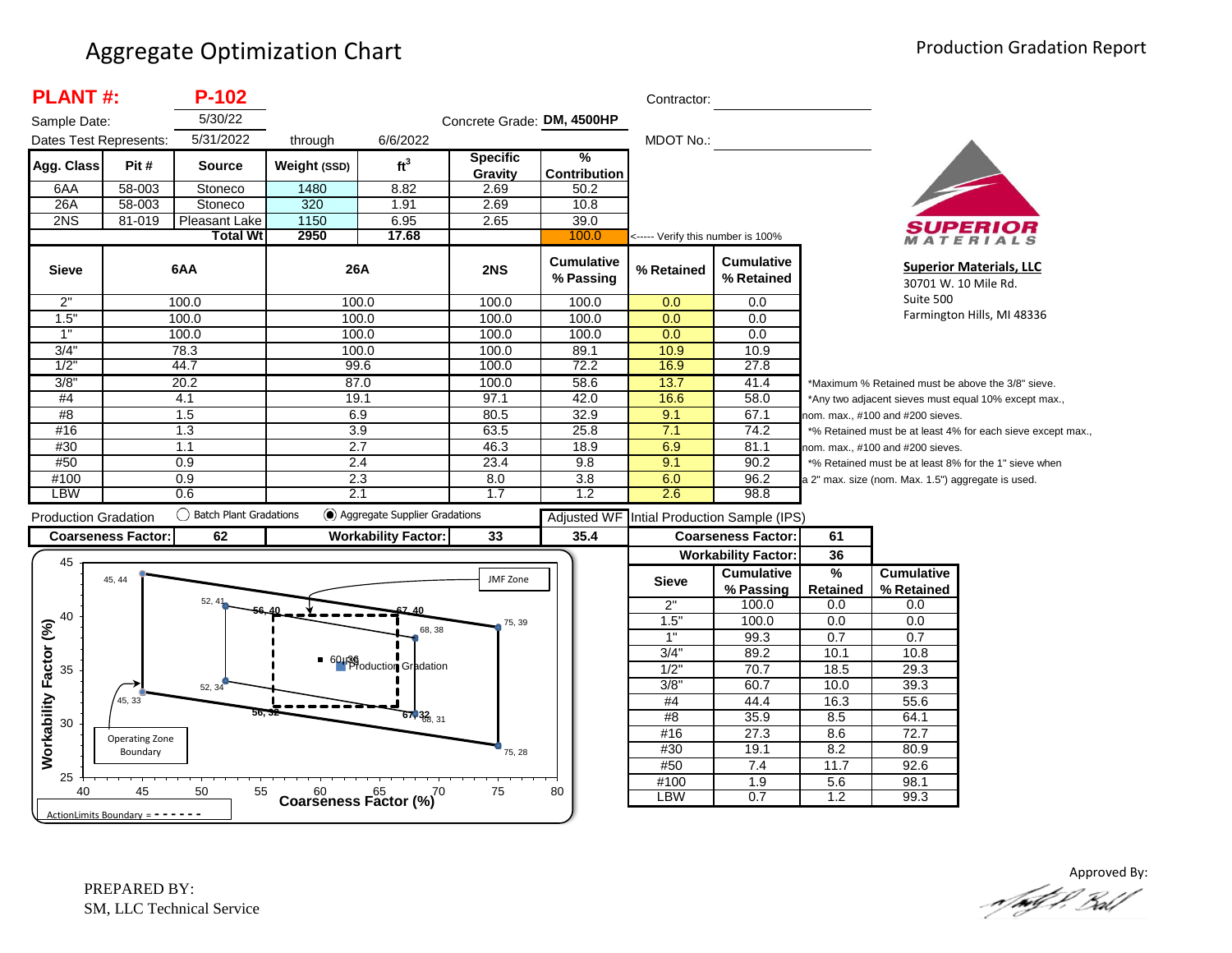| <b>PLANT#:</b>               |                                     | P-103                     |                  |                                              |                            |                                | Contractor:                       |                                 |                                  |                                                    |                                                             |  |
|------------------------------|-------------------------------------|---------------------------|------------------|----------------------------------------------|----------------------------|--------------------------------|-----------------------------------|---------------------------------|----------------------------------|----------------------------------------------------|-------------------------------------------------------------|--|
| Sample Date:                 |                                     | 5/30/22                   |                  |                                              | Concrete Grade: DM, 4500HP |                                |                                   |                                 |                                  |                                                    |                                                             |  |
| Dates Test Represents:       |                                     | 5/31/2022                 | through          | 6/6/2022                                     |                            |                                | MDOT No.:                         |                                 |                                  |                                                    |                                                             |  |
| Agg. Class                   | Pit#                                | <b>Source</b>             | Weight (SSD)     | ft <sup>3</sup>                              | <b>Specific</b><br>Gravity | %<br><b>Contribution</b>       |                                   |                                 |                                  |                                                    |                                                             |  |
| 6AA                          | 58-003                              | Stoneco                   | 1480             | 8.82                                         | 2.69                       | 50.2                           |                                   |                                 |                                  |                                                    |                                                             |  |
| 26A                          | 58-003                              | Stoneco                   | 320              | 1.91                                         | 2.69                       | 10.8                           |                                   |                                 |                                  |                                                    |                                                             |  |
| 2NS                          | 81-019                              | Pleasant Lake             | 1150             | 6.95                                         | 2.65                       | 39.0                           |                                   |                                 |                                  |                                                    |                                                             |  |
|                              |                                     | <b>Total Wt</b>           | 2950             | 17.68                                        |                            | 100.0                          | <----- Verify this number is 100% |                                 |                                  |                                                    | ATERIALS                                                    |  |
| <b>Sieve</b>                 |                                     | 6AA                       | 26A              |                                              | 2NS                        | <b>Cumulative</b><br>% Passing | % Retained                        | <b>Cumulative</b><br>% Retained |                                  |                                                    | <b>Superior Materials, LLC</b><br>30701 W. 10 Mile Rd.      |  |
| 2"                           |                                     | 100.0                     | 100.0            |                                              | 100.0                      | 100.0                          | 0.0                               | 0.0                             |                                  | Suite 500                                          |                                                             |  |
| 1.5"                         |                                     | 100.0                     | 100.0            |                                              | 100.0                      | 100.0                          | 0.0                               | 0.0                             |                                  |                                                    | Farmington Hills, MI 48336                                  |  |
| 1"                           |                                     | 100.0                     | 100.0            |                                              | 100.0                      | 100.0                          | 0.0                               | 0.0                             |                                  |                                                    |                                                             |  |
| 3/4"                         |                                     | 78.3                      | 100.0            |                                              | 100.0                      | 89.1                           | 10.9                              | 10.9                            |                                  |                                                    |                                                             |  |
| 1/2                          |                                     | 44.7                      | 99.6             |                                              | 100.0                      | 72.2                           | 16.9                              | 27.8                            |                                  |                                                    |                                                             |  |
| 3/8"                         |                                     | 20.2                      |                  | 87.0                                         | 100.0                      | 58.6                           | 13.7                              | 41.4                            |                                  |                                                    | *Maximum % Retained must be above the 3/8" sieve.           |  |
| #4                           |                                     | 4.1                       | 19.1             |                                              | 97.1                       | 42.0                           | 16.6                              | 58.0                            |                                  |                                                    | *Any two adjacent sieves must equal 10% except max.,        |  |
| #8                           |                                     | 1.5                       | 6.9              |                                              | 80.5                       | 32.9                           | 9.1                               | 67.1                            | nom. max., #100 and #200 sieves. |                                                    |                                                             |  |
| #16                          |                                     | 1.3                       | 3.9              |                                              | 63.5                       | 25.8                           | 7.1                               | 74.2                            |                                  |                                                    | *% Retained must be at least 4% for each sieve except max., |  |
| #30                          |                                     | 1.1                       | $\overline{2.7}$ |                                              | 46.3                       | 18.9                           | 6.9                               | 81.1                            |                                  | nom. max., #100 and #200 sieves.                   |                                                             |  |
| #50                          |                                     | 0.9                       | 2.4              |                                              | 23.4                       | 9.8                            | 9.1                               | 90.2                            |                                  |                                                    | *% Retained must be at least 8% for the 1" sieve when       |  |
| #100                         |                                     | 0.9                       | 2.3              |                                              | 8.0                        | 3.8                            | 6.0                               | 96.2                            |                                  | a 2" max. size (nom. Max. 1.5") aggregate is used. |                                                             |  |
| <b>LBW</b>                   |                                     | 0.6                       | 2.1              |                                              | 1.7                        | 1.2                            | 2.6                               | 98.8                            |                                  |                                                    |                                                             |  |
| <b>Production Gradation</b>  |                                     | () Batch Plant Gradations |                  | (c) Aggregate Supplier Gradations            |                            | <b>Adjusted WF</b>             |                                   | Intial Production Sample (IPS)  |                                  |                                                    |                                                             |  |
|                              | <b>Coarseness Factor:</b>           | 62                        |                  | <b>Workability Factor:</b>                   | 33                         | 35.4                           |                                   | <b>Coarseness Factor:</b>       | 61                               |                                                    |                                                             |  |
|                              |                                     |                           |                  |                                              |                            |                                |                                   | <b>Workability Factor:</b>      | 36                               |                                                    |                                                             |  |
| 45                           |                                     |                           |                  |                                              |                            |                                |                                   | <b>Cumulative</b>               | %                                | <b>Cumulative</b>                                  |                                                             |  |
|                              | 45, 44                              |                           |                  |                                              | JMF Zone                   |                                | <b>Sieve</b>                      | % Passing                       | <b>Retained</b>                  | % Retained                                         |                                                             |  |
|                              |                                     | 52, 41                    |                  |                                              |                            |                                | 2"                                | 100.0                           | 0.0                              | 0.0                                                |                                                             |  |
| 40                           |                                     |                           |                  |                                              | 75, 39                     |                                | 1.5"                              | 100.0                           | 0.0                              | 0.0                                                |                                                             |  |
|                              |                                     |                           |                  | 68, 38                                       |                            |                                | 1"                                | 99.3                            | 0.7                              | 0.7                                                |                                                             |  |
|                              |                                     |                           |                  |                                              |                            |                                | 3/4"                              | 89.2                            | 10.1                             | 10.8                                               |                                                             |  |
| 35                           |                                     |                           |                  | 60136<br>Production Gradation                |                            |                                | $1/2$ "                           | 70.7                            | 18.5                             | 29.3                                               |                                                             |  |
|                              |                                     | 52, 34                    |                  |                                              |                            |                                | 3/8"                              | 60.7                            | 10.0                             | 39.3                                               |                                                             |  |
|                              | 45, 33                              |                           |                  |                                              |                            |                                | $\#4$                             | 44.4                            | 16.3                             | 55.6                                               |                                                             |  |
| Workability Factor (%)<br>30 |                                     |                           |                  | $67,32_{8,31}$                               |                            |                                | #8                                | 35.9                            | 8.5                              | 64.1                                               |                                                             |  |
|                              | Operating Zone                      |                           |                  |                                              |                            |                                | #16                               | 27.3                            | 8.6                              | 72.7                                               |                                                             |  |
|                              | Boundary                            |                           |                  |                                              | 75, 28                     |                                | #30                               | 19.1                            | 8.2                              | 80.9                                               |                                                             |  |
|                              |                                     |                           |                  |                                              |                            |                                | #50                               | 7.4                             | 11.7                             | 92.6                                               |                                                             |  |
| 25                           |                                     |                           |                  |                                              |                            |                                | #100                              | $\overline{1.9}$                | 5.6                              | 98.1                                               |                                                             |  |
| 40                           | 45                                  | 50<br>55                  |                  | $60$ $65$ $65$ $70$<br>Coarseness Factor (%) | 75                         | 80                             | LBW                               | 0.7                             | 1.2                              | 99.3                                               |                                                             |  |
|                              | ActionLimits Boundary = $- - - - -$ |                           |                  |                                              |                            |                                |                                   |                                 |                                  |                                                    |                                                             |  |

Approved BY:<br>And of Proof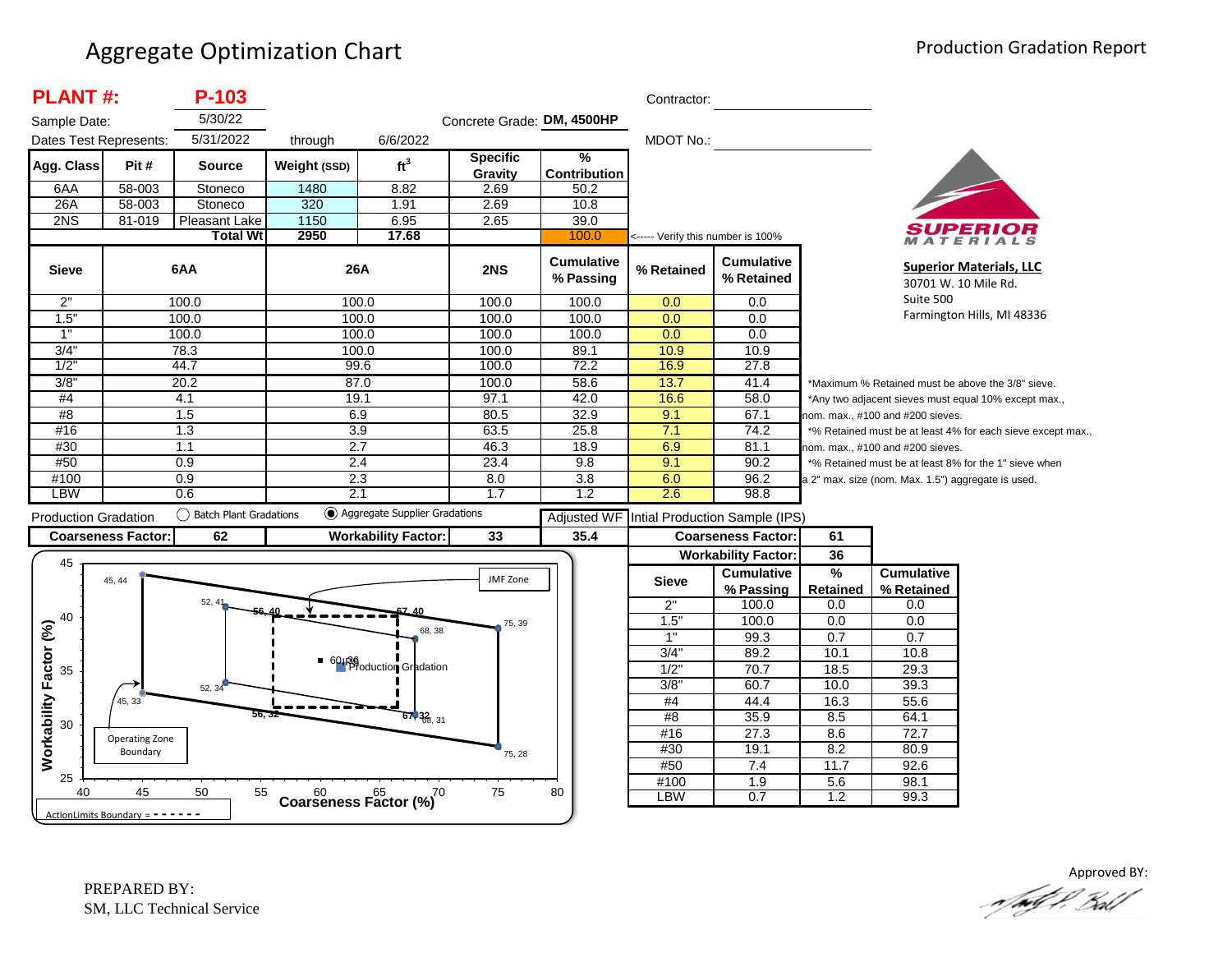| 5/30/22<br>Concrete Grade: DM, 4500HP<br>Sample Date:<br>5/31/2022<br>MDOT No.:<br>Dates Test Represents:<br>6/6/2022<br>through<br>$\frac{9}{6}$<br><b>Specific</b><br>ft <sup>3</sup><br>Pit#<br>Agg. Class<br>Weight (SSD)<br><b>Source</b><br><b>Contribution</b><br>Gravity<br>$71-47$<br>1500<br>9.17<br>2.62<br>6AA<br>51.6<br>Presque Isle<br>255<br>26A<br>$71-47$<br>1.56<br>2.62<br>8.8<br>Presque Isle<br>2NS<br>63-115<br>1150<br>6.95<br>39.6<br>Ray Rd<br>2.65<br>2905<br>17.69<br><b>Total Wt</b><br>100.0<br><----- Verify this number is 100%<br>MATERIALS<br><b>Cumulative</b><br><b>Cumulative</b><br>26A<br>6AA<br>2NS<br>% Retained<br><b>Sieve</b><br><b>Superior Materials, LLC</b><br>% Passing<br>% Retained<br>30701 W. 10 Mile Rd.<br>2"<br>100.0<br>100.0<br>100.0<br>100.0<br>$\overline{0.0}$<br>0.0<br>Suite 500<br>1.5"<br>100.0<br>100.0<br>100.0<br>0.0<br>0.0<br>100.0<br>Farmington Hills, MI 48336<br>1"<br>100.0<br>99.4<br>98.8<br>100.0<br>0.6<br>0.6<br>3/4"<br>5.6<br>6.2<br>87.9<br>100.0<br>100.0<br>93.8<br>1/2"<br>23.2<br>29.4<br>43.8<br>95.5<br>100.0<br>70.6<br>3/8<br>23.7<br>77.9<br>100.0<br>58.7<br>11.9<br>41.3<br>*Maximum % Retained must be above the 3/8" sieve.<br>#4<br>42.5<br>16.2<br>57.5<br>5.2<br>17.9<br>96.5<br>*Any two adjacent sieves must equal 10% except max.,<br>#8<br>3.0<br>5.8<br>78.6<br>33.2<br>9.3<br>66.8<br>nom. max., #100 and #200 sieves.<br>2.5<br>25.9<br>#16<br>2.8<br>61.6<br>7.3<br>74.1<br>*% Retained must be at least 4% for each sieve except max.,<br>#30<br>2.3<br>19.6<br>2.1<br>46.1<br>6.3<br>80.4<br>nom. max., #100 and #200 sieves.<br>8.3<br>#50<br>2.2<br>1.9<br>25.4<br>11.4<br>88.6<br>*% Retained must be at least 8% for the 1" sieve when<br>#100<br>2.0<br>3.2<br>8.1<br>1.7<br>5.2<br>96.8<br>a 2" max. size (nom. Max. 1.5") aggregate is used.<br>LBW<br>1.5<br>0.9<br>2.0<br>98.7<br>1.4<br>1.3<br>◯ Aggregate Supplier Gradations<br>() Batch Plant Gradations<br><b>Production Gradation</b><br>Adjusted WF Intial Production Sample (IPS)<br>62<br>33<br>35.7<br>63<br><b>Coarseness Factor:</b><br><b>Workability Factor:</b><br><b>Coarseness Factor:</b><br>36<br><b>Workability Factor:</b><br>45<br>$\frac{1}{2}$<br><b>Cumulative</b><br><b>Cumulative</b><br>45, 44<br>JMF Zone<br><b>Sieve</b><br><b>Retained</b><br>% Retained<br>% Passing<br>52, 41<br>57.40<br>2"<br>100.0<br>0.0<br>68, 40<br>0.0<br>75, 39<br>Workability Factor (%)<br>1.5"<br>100.0<br>0.0<br>0.0<br>68, 38<br>1"<br>0.7<br>99.3<br>0.7<br>3/4"<br>89.0<br>10.3<br>11.0<br>60, <sup>36</sup> Bouction Gradation<br>35<br>$1/2$ "<br>70.3<br>18.7<br>29.7<br>52, 34<br>3/8"<br>59.9<br>10.4<br>40.1<br>45, 33<br>#4<br>41.9<br>18.0<br>58.1<br>68, 32<br>35.9<br>#8<br>6.0<br>64.1<br>30<br>27.8<br>8.2<br>72.2<br>#16<br>Operating Zone<br>75, 28<br>#30<br>18.9<br>8.8<br>81.1<br>Boundary<br>#50<br>12.6<br>93.7<br>6.3<br>25<br>#100<br>1.7<br>4.6<br>98.3<br>45<br>50<br>55<br>75<br>80<br>40<br>Coarseness Factor $\binom{60}{6}$ 70<br><b>LBW</b><br>1.0<br>0.7<br>99.0<br>ActionLimits Boundary = $- - - - -$ | <b>PLANT#:</b> | $P-12$ |  |  |  | Contractor: |  |  |  |
|-----------------------------------------------------------------------------------------------------------------------------------------------------------------------------------------------------------------------------------------------------------------------------------------------------------------------------------------------------------------------------------------------------------------------------------------------------------------------------------------------------------------------------------------------------------------------------------------------------------------------------------------------------------------------------------------------------------------------------------------------------------------------------------------------------------------------------------------------------------------------------------------------------------------------------------------------------------------------------------------------------------------------------------------------------------------------------------------------------------------------------------------------------------------------------------------------------------------------------------------------------------------------------------------------------------------------------------------------------------------------------------------------------------------------------------------------------------------------------------------------------------------------------------------------------------------------------------------------------------------------------------------------------------------------------------------------------------------------------------------------------------------------------------------------------------------------------------------------------------------------------------------------------------------------------------------------------------------------------------------------------------------------------------------------------------------------------------------------------------------------------------------------------------------------------------------------------------------------------------------------------------------------------------------------------------------------------------------------------------------------------------------------------------------------------------------------------------------------------------------------------------------------------------------------------------------------------------------------------------------------------------------------------------------------------------------------------------------------------------------------------------------------------------------------------------------------------------------------------------------------------------------------------------------------------------------------------------------------------------------------------------------------------------------------------------------------------------------------------------------------------|----------------|--------|--|--|--|-------------|--|--|--|
|                                                                                                                                                                                                                                                                                                                                                                                                                                                                                                                                                                                                                                                                                                                                                                                                                                                                                                                                                                                                                                                                                                                                                                                                                                                                                                                                                                                                                                                                                                                                                                                                                                                                                                                                                                                                                                                                                                                                                                                                                                                                                                                                                                                                                                                                                                                                                                                                                                                                                                                                                                                                                                                                                                                                                                                                                                                                                                                                                                                                                                                                                                                             |                |        |  |  |  |             |  |  |  |
|                                                                                                                                                                                                                                                                                                                                                                                                                                                                                                                                                                                                                                                                                                                                                                                                                                                                                                                                                                                                                                                                                                                                                                                                                                                                                                                                                                                                                                                                                                                                                                                                                                                                                                                                                                                                                                                                                                                                                                                                                                                                                                                                                                                                                                                                                                                                                                                                                                                                                                                                                                                                                                                                                                                                                                                                                                                                                                                                                                                                                                                                                                                             |                |        |  |  |  |             |  |  |  |
|                                                                                                                                                                                                                                                                                                                                                                                                                                                                                                                                                                                                                                                                                                                                                                                                                                                                                                                                                                                                                                                                                                                                                                                                                                                                                                                                                                                                                                                                                                                                                                                                                                                                                                                                                                                                                                                                                                                                                                                                                                                                                                                                                                                                                                                                                                                                                                                                                                                                                                                                                                                                                                                                                                                                                                                                                                                                                                                                                                                                                                                                                                                             |                |        |  |  |  |             |  |  |  |
|                                                                                                                                                                                                                                                                                                                                                                                                                                                                                                                                                                                                                                                                                                                                                                                                                                                                                                                                                                                                                                                                                                                                                                                                                                                                                                                                                                                                                                                                                                                                                                                                                                                                                                                                                                                                                                                                                                                                                                                                                                                                                                                                                                                                                                                                                                                                                                                                                                                                                                                                                                                                                                                                                                                                                                                                                                                                                                                                                                                                                                                                                                                             |                |        |  |  |  |             |  |  |  |
|                                                                                                                                                                                                                                                                                                                                                                                                                                                                                                                                                                                                                                                                                                                                                                                                                                                                                                                                                                                                                                                                                                                                                                                                                                                                                                                                                                                                                                                                                                                                                                                                                                                                                                                                                                                                                                                                                                                                                                                                                                                                                                                                                                                                                                                                                                                                                                                                                                                                                                                                                                                                                                                                                                                                                                                                                                                                                                                                                                                                                                                                                                                             |                |        |  |  |  |             |  |  |  |
|                                                                                                                                                                                                                                                                                                                                                                                                                                                                                                                                                                                                                                                                                                                                                                                                                                                                                                                                                                                                                                                                                                                                                                                                                                                                                                                                                                                                                                                                                                                                                                                                                                                                                                                                                                                                                                                                                                                                                                                                                                                                                                                                                                                                                                                                                                                                                                                                                                                                                                                                                                                                                                                                                                                                                                                                                                                                                                                                                                                                                                                                                                                             |                |        |  |  |  |             |  |  |  |
|                                                                                                                                                                                                                                                                                                                                                                                                                                                                                                                                                                                                                                                                                                                                                                                                                                                                                                                                                                                                                                                                                                                                                                                                                                                                                                                                                                                                                                                                                                                                                                                                                                                                                                                                                                                                                                                                                                                                                                                                                                                                                                                                                                                                                                                                                                                                                                                                                                                                                                                                                                                                                                                                                                                                                                                                                                                                                                                                                                                                                                                                                                                             |                |        |  |  |  |             |  |  |  |
|                                                                                                                                                                                                                                                                                                                                                                                                                                                                                                                                                                                                                                                                                                                                                                                                                                                                                                                                                                                                                                                                                                                                                                                                                                                                                                                                                                                                                                                                                                                                                                                                                                                                                                                                                                                                                                                                                                                                                                                                                                                                                                                                                                                                                                                                                                                                                                                                                                                                                                                                                                                                                                                                                                                                                                                                                                                                                                                                                                                                                                                                                                                             |                |        |  |  |  |             |  |  |  |
|                                                                                                                                                                                                                                                                                                                                                                                                                                                                                                                                                                                                                                                                                                                                                                                                                                                                                                                                                                                                                                                                                                                                                                                                                                                                                                                                                                                                                                                                                                                                                                                                                                                                                                                                                                                                                                                                                                                                                                                                                                                                                                                                                                                                                                                                                                                                                                                                                                                                                                                                                                                                                                                                                                                                                                                                                                                                                                                                                                                                                                                                                                                             |                |        |  |  |  |             |  |  |  |
|                                                                                                                                                                                                                                                                                                                                                                                                                                                                                                                                                                                                                                                                                                                                                                                                                                                                                                                                                                                                                                                                                                                                                                                                                                                                                                                                                                                                                                                                                                                                                                                                                                                                                                                                                                                                                                                                                                                                                                                                                                                                                                                                                                                                                                                                                                                                                                                                                                                                                                                                                                                                                                                                                                                                                                                                                                                                                                                                                                                                                                                                                                                             |                |        |  |  |  |             |  |  |  |
|                                                                                                                                                                                                                                                                                                                                                                                                                                                                                                                                                                                                                                                                                                                                                                                                                                                                                                                                                                                                                                                                                                                                                                                                                                                                                                                                                                                                                                                                                                                                                                                                                                                                                                                                                                                                                                                                                                                                                                                                                                                                                                                                                                                                                                                                                                                                                                                                                                                                                                                                                                                                                                                                                                                                                                                                                                                                                                                                                                                                                                                                                                                             |                |        |  |  |  |             |  |  |  |
|                                                                                                                                                                                                                                                                                                                                                                                                                                                                                                                                                                                                                                                                                                                                                                                                                                                                                                                                                                                                                                                                                                                                                                                                                                                                                                                                                                                                                                                                                                                                                                                                                                                                                                                                                                                                                                                                                                                                                                                                                                                                                                                                                                                                                                                                                                                                                                                                                                                                                                                                                                                                                                                                                                                                                                                                                                                                                                                                                                                                                                                                                                                             |                |        |  |  |  |             |  |  |  |
|                                                                                                                                                                                                                                                                                                                                                                                                                                                                                                                                                                                                                                                                                                                                                                                                                                                                                                                                                                                                                                                                                                                                                                                                                                                                                                                                                                                                                                                                                                                                                                                                                                                                                                                                                                                                                                                                                                                                                                                                                                                                                                                                                                                                                                                                                                                                                                                                                                                                                                                                                                                                                                                                                                                                                                                                                                                                                                                                                                                                                                                                                                                             |                |        |  |  |  |             |  |  |  |
|                                                                                                                                                                                                                                                                                                                                                                                                                                                                                                                                                                                                                                                                                                                                                                                                                                                                                                                                                                                                                                                                                                                                                                                                                                                                                                                                                                                                                                                                                                                                                                                                                                                                                                                                                                                                                                                                                                                                                                                                                                                                                                                                                                                                                                                                                                                                                                                                                                                                                                                                                                                                                                                                                                                                                                                                                                                                                                                                                                                                                                                                                                                             |                |        |  |  |  |             |  |  |  |
|                                                                                                                                                                                                                                                                                                                                                                                                                                                                                                                                                                                                                                                                                                                                                                                                                                                                                                                                                                                                                                                                                                                                                                                                                                                                                                                                                                                                                                                                                                                                                                                                                                                                                                                                                                                                                                                                                                                                                                                                                                                                                                                                                                                                                                                                                                                                                                                                                                                                                                                                                                                                                                                                                                                                                                                                                                                                                                                                                                                                                                                                                                                             |                |        |  |  |  |             |  |  |  |
|                                                                                                                                                                                                                                                                                                                                                                                                                                                                                                                                                                                                                                                                                                                                                                                                                                                                                                                                                                                                                                                                                                                                                                                                                                                                                                                                                                                                                                                                                                                                                                                                                                                                                                                                                                                                                                                                                                                                                                                                                                                                                                                                                                                                                                                                                                                                                                                                                                                                                                                                                                                                                                                                                                                                                                                                                                                                                                                                                                                                                                                                                                                             |                |        |  |  |  |             |  |  |  |
|                                                                                                                                                                                                                                                                                                                                                                                                                                                                                                                                                                                                                                                                                                                                                                                                                                                                                                                                                                                                                                                                                                                                                                                                                                                                                                                                                                                                                                                                                                                                                                                                                                                                                                                                                                                                                                                                                                                                                                                                                                                                                                                                                                                                                                                                                                                                                                                                                                                                                                                                                                                                                                                                                                                                                                                                                                                                                                                                                                                                                                                                                                                             |                |        |  |  |  |             |  |  |  |
|                                                                                                                                                                                                                                                                                                                                                                                                                                                                                                                                                                                                                                                                                                                                                                                                                                                                                                                                                                                                                                                                                                                                                                                                                                                                                                                                                                                                                                                                                                                                                                                                                                                                                                                                                                                                                                                                                                                                                                                                                                                                                                                                                                                                                                                                                                                                                                                                                                                                                                                                                                                                                                                                                                                                                                                                                                                                                                                                                                                                                                                                                                                             |                |        |  |  |  |             |  |  |  |
|                                                                                                                                                                                                                                                                                                                                                                                                                                                                                                                                                                                                                                                                                                                                                                                                                                                                                                                                                                                                                                                                                                                                                                                                                                                                                                                                                                                                                                                                                                                                                                                                                                                                                                                                                                                                                                                                                                                                                                                                                                                                                                                                                                                                                                                                                                                                                                                                                                                                                                                                                                                                                                                                                                                                                                                                                                                                                                                                                                                                                                                                                                                             |                |        |  |  |  |             |  |  |  |
|                                                                                                                                                                                                                                                                                                                                                                                                                                                                                                                                                                                                                                                                                                                                                                                                                                                                                                                                                                                                                                                                                                                                                                                                                                                                                                                                                                                                                                                                                                                                                                                                                                                                                                                                                                                                                                                                                                                                                                                                                                                                                                                                                                                                                                                                                                                                                                                                                                                                                                                                                                                                                                                                                                                                                                                                                                                                                                                                                                                                                                                                                                                             |                |        |  |  |  |             |  |  |  |
|                                                                                                                                                                                                                                                                                                                                                                                                                                                                                                                                                                                                                                                                                                                                                                                                                                                                                                                                                                                                                                                                                                                                                                                                                                                                                                                                                                                                                                                                                                                                                                                                                                                                                                                                                                                                                                                                                                                                                                                                                                                                                                                                                                                                                                                                                                                                                                                                                                                                                                                                                                                                                                                                                                                                                                                                                                                                                                                                                                                                                                                                                                                             |                |        |  |  |  |             |  |  |  |
|                                                                                                                                                                                                                                                                                                                                                                                                                                                                                                                                                                                                                                                                                                                                                                                                                                                                                                                                                                                                                                                                                                                                                                                                                                                                                                                                                                                                                                                                                                                                                                                                                                                                                                                                                                                                                                                                                                                                                                                                                                                                                                                                                                                                                                                                                                                                                                                                                                                                                                                                                                                                                                                                                                                                                                                                                                                                                                                                                                                                                                                                                                                             |                |        |  |  |  |             |  |  |  |
|                                                                                                                                                                                                                                                                                                                                                                                                                                                                                                                                                                                                                                                                                                                                                                                                                                                                                                                                                                                                                                                                                                                                                                                                                                                                                                                                                                                                                                                                                                                                                                                                                                                                                                                                                                                                                                                                                                                                                                                                                                                                                                                                                                                                                                                                                                                                                                                                                                                                                                                                                                                                                                                                                                                                                                                                                                                                                                                                                                                                                                                                                                                             |                |        |  |  |  |             |  |  |  |
|                                                                                                                                                                                                                                                                                                                                                                                                                                                                                                                                                                                                                                                                                                                                                                                                                                                                                                                                                                                                                                                                                                                                                                                                                                                                                                                                                                                                                                                                                                                                                                                                                                                                                                                                                                                                                                                                                                                                                                                                                                                                                                                                                                                                                                                                                                                                                                                                                                                                                                                                                                                                                                                                                                                                                                                                                                                                                                                                                                                                                                                                                                                             |                |        |  |  |  |             |  |  |  |
|                                                                                                                                                                                                                                                                                                                                                                                                                                                                                                                                                                                                                                                                                                                                                                                                                                                                                                                                                                                                                                                                                                                                                                                                                                                                                                                                                                                                                                                                                                                                                                                                                                                                                                                                                                                                                                                                                                                                                                                                                                                                                                                                                                                                                                                                                                                                                                                                                                                                                                                                                                                                                                                                                                                                                                                                                                                                                                                                                                                                                                                                                                                             |                |        |  |  |  |             |  |  |  |
|                                                                                                                                                                                                                                                                                                                                                                                                                                                                                                                                                                                                                                                                                                                                                                                                                                                                                                                                                                                                                                                                                                                                                                                                                                                                                                                                                                                                                                                                                                                                                                                                                                                                                                                                                                                                                                                                                                                                                                                                                                                                                                                                                                                                                                                                                                                                                                                                                                                                                                                                                                                                                                                                                                                                                                                                                                                                                                                                                                                                                                                                                                                             |                |        |  |  |  |             |  |  |  |
|                                                                                                                                                                                                                                                                                                                                                                                                                                                                                                                                                                                                                                                                                                                                                                                                                                                                                                                                                                                                                                                                                                                                                                                                                                                                                                                                                                                                                                                                                                                                                                                                                                                                                                                                                                                                                                                                                                                                                                                                                                                                                                                                                                                                                                                                                                                                                                                                                                                                                                                                                                                                                                                                                                                                                                                                                                                                                                                                                                                                                                                                                                                             |                |        |  |  |  |             |  |  |  |
|                                                                                                                                                                                                                                                                                                                                                                                                                                                                                                                                                                                                                                                                                                                                                                                                                                                                                                                                                                                                                                                                                                                                                                                                                                                                                                                                                                                                                                                                                                                                                                                                                                                                                                                                                                                                                                                                                                                                                                                                                                                                                                                                                                                                                                                                                                                                                                                                                                                                                                                                                                                                                                                                                                                                                                                                                                                                                                                                                                                                                                                                                                                             |                |        |  |  |  |             |  |  |  |
|                                                                                                                                                                                                                                                                                                                                                                                                                                                                                                                                                                                                                                                                                                                                                                                                                                                                                                                                                                                                                                                                                                                                                                                                                                                                                                                                                                                                                                                                                                                                                                                                                                                                                                                                                                                                                                                                                                                                                                                                                                                                                                                                                                                                                                                                                                                                                                                                                                                                                                                                                                                                                                                                                                                                                                                                                                                                                                                                                                                                                                                                                                                             |                |        |  |  |  |             |  |  |  |
|                                                                                                                                                                                                                                                                                                                                                                                                                                                                                                                                                                                                                                                                                                                                                                                                                                                                                                                                                                                                                                                                                                                                                                                                                                                                                                                                                                                                                                                                                                                                                                                                                                                                                                                                                                                                                                                                                                                                                                                                                                                                                                                                                                                                                                                                                                                                                                                                                                                                                                                                                                                                                                                                                                                                                                                                                                                                                                                                                                                                                                                                                                                             |                |        |  |  |  |             |  |  |  |
|                                                                                                                                                                                                                                                                                                                                                                                                                                                                                                                                                                                                                                                                                                                                                                                                                                                                                                                                                                                                                                                                                                                                                                                                                                                                                                                                                                                                                                                                                                                                                                                                                                                                                                                                                                                                                                                                                                                                                                                                                                                                                                                                                                                                                                                                                                                                                                                                                                                                                                                                                                                                                                                                                                                                                                                                                                                                                                                                                                                                                                                                                                                             |                |        |  |  |  |             |  |  |  |
|                                                                                                                                                                                                                                                                                                                                                                                                                                                                                                                                                                                                                                                                                                                                                                                                                                                                                                                                                                                                                                                                                                                                                                                                                                                                                                                                                                                                                                                                                                                                                                                                                                                                                                                                                                                                                                                                                                                                                                                                                                                                                                                                                                                                                                                                                                                                                                                                                                                                                                                                                                                                                                                                                                                                                                                                                                                                                                                                                                                                                                                                                                                             |                |        |  |  |  |             |  |  |  |
|                                                                                                                                                                                                                                                                                                                                                                                                                                                                                                                                                                                                                                                                                                                                                                                                                                                                                                                                                                                                                                                                                                                                                                                                                                                                                                                                                                                                                                                                                                                                                                                                                                                                                                                                                                                                                                                                                                                                                                                                                                                                                                                                                                                                                                                                                                                                                                                                                                                                                                                                                                                                                                                                                                                                                                                                                                                                                                                                                                                                                                                                                                                             |                |        |  |  |  |             |  |  |  |
|                                                                                                                                                                                                                                                                                                                                                                                                                                                                                                                                                                                                                                                                                                                                                                                                                                                                                                                                                                                                                                                                                                                                                                                                                                                                                                                                                                                                                                                                                                                                                                                                                                                                                                                                                                                                                                                                                                                                                                                                                                                                                                                                                                                                                                                                                                                                                                                                                                                                                                                                                                                                                                                                                                                                                                                                                                                                                                                                                                                                                                                                                                                             |                |        |  |  |  |             |  |  |  |
|                                                                                                                                                                                                                                                                                                                                                                                                                                                                                                                                                                                                                                                                                                                                                                                                                                                                                                                                                                                                                                                                                                                                                                                                                                                                                                                                                                                                                                                                                                                                                                                                                                                                                                                                                                                                                                                                                                                                                                                                                                                                                                                                                                                                                                                                                                                                                                                                                                                                                                                                                                                                                                                                                                                                                                                                                                                                                                                                                                                                                                                                                                                             |                |        |  |  |  |             |  |  |  |
|                                                                                                                                                                                                                                                                                                                                                                                                                                                                                                                                                                                                                                                                                                                                                                                                                                                                                                                                                                                                                                                                                                                                                                                                                                                                                                                                                                                                                                                                                                                                                                                                                                                                                                                                                                                                                                                                                                                                                                                                                                                                                                                                                                                                                                                                                                                                                                                                                                                                                                                                                                                                                                                                                                                                                                                                                                                                                                                                                                                                                                                                                                                             |                |        |  |  |  |             |  |  |  |
|                                                                                                                                                                                                                                                                                                                                                                                                                                                                                                                                                                                                                                                                                                                                                                                                                                                                                                                                                                                                                                                                                                                                                                                                                                                                                                                                                                                                                                                                                                                                                                                                                                                                                                                                                                                                                                                                                                                                                                                                                                                                                                                                                                                                                                                                                                                                                                                                                                                                                                                                                                                                                                                                                                                                                                                                                                                                                                                                                                                                                                                                                                                             |                |        |  |  |  |             |  |  |  |

Approved By:<br>Approved By: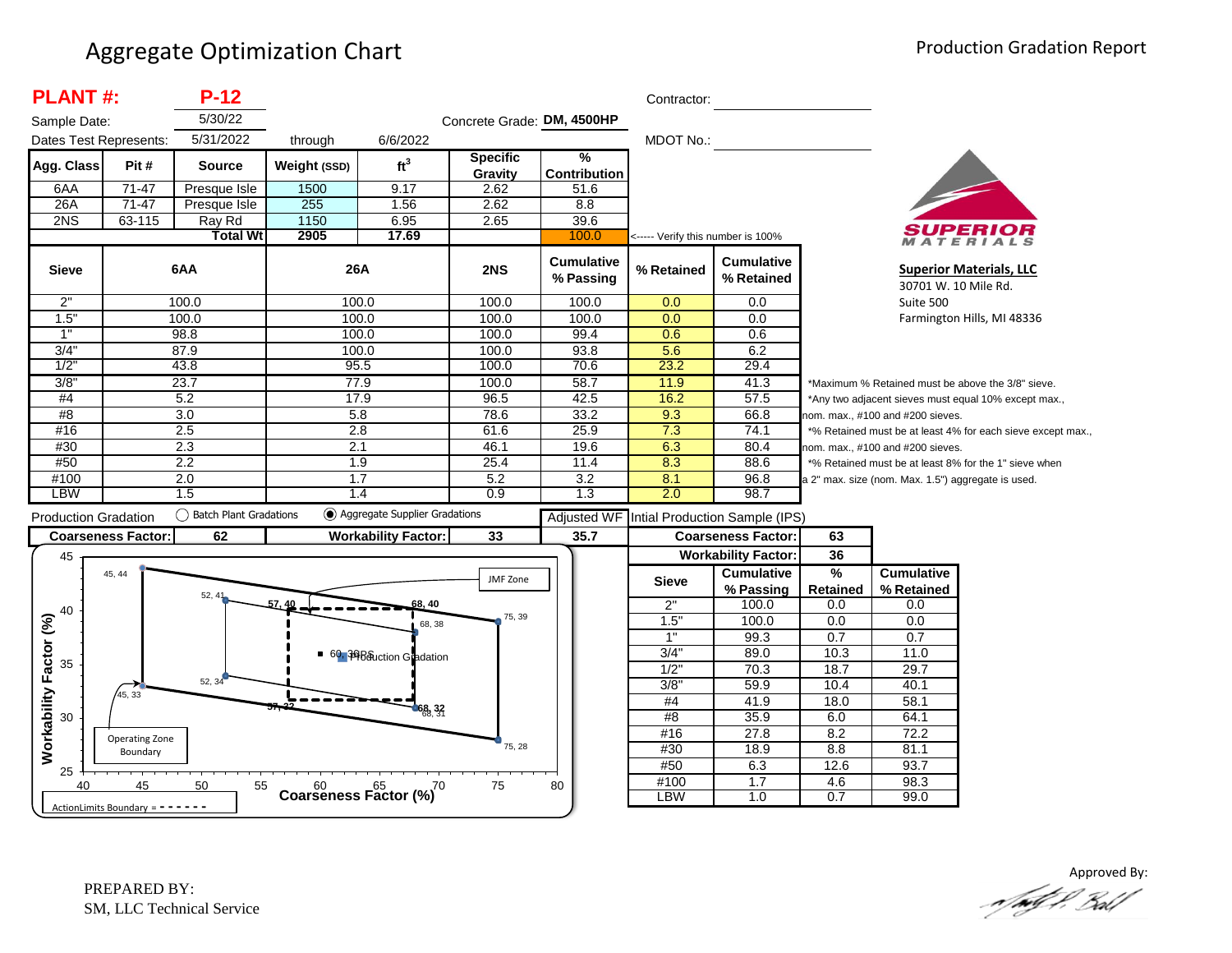| <b>PLANT#:</b>               |                                   | $P-32$                   |                |                                           |                            |                                | Contractor:                       |                                 |                                                                                                 |                                                    |                                                        |
|------------------------------|-----------------------------------|--------------------------|----------------|-------------------------------------------|----------------------------|--------------------------------|-----------------------------------|---------------------------------|-------------------------------------------------------------------------------------------------|----------------------------------------------------|--------------------------------------------------------|
| Sample Date:                 |                                   | 5/30/22                  |                |                                           | Concrete Grade: DM, 4500HP |                                |                                   |                                 |                                                                                                 |                                                    |                                                        |
| Dates Test Represents:       |                                   | 5/31/2022                | through        | 6/6/2022                                  |                            |                                | <b>MDOT No.:</b>                  |                                 |                                                                                                 |                                                    |                                                        |
| Agg. Class                   | Pit#                              | <b>Source</b>            | Weight (SSD)   | ft <sup>3</sup>                           | <b>Specific</b><br>Gravity | %<br><b>Contribution</b>       |                                   |                                 |                                                                                                 |                                                    |                                                        |
| 6AA                          | 71-47                             | Presque Isle             | 1505           | 9.21                                      | 2.62                       | 51.8                           |                                   |                                 |                                                                                                 |                                                    |                                                        |
| 26A                          | $71-47$                           | Presque Isle             | 250            | 1.53                                      | 2.62                       | 8.6                            |                                   |                                 |                                                                                                 |                                                    |                                                        |
| 2NS                          | $95 - 013$                        | <b>Smelter Bay</b>       | 1150           | 6.95                                      | 2.65                       | 39.6                           |                                   |                                 |                                                                                                 |                                                    |                                                        |
|                              |                                   | <b>Total Wt</b>          | 2905           | 17.69                                     |                            | 100.0                          | <----- Verify this number is 100% |                                 |                                                                                                 |                                                    |                                                        |
| <b>Sieve</b>                 |                                   | 6AA                      | 26A            |                                           | 2NS                        | <b>Cumulative</b><br>% Passing | % Retained                        | <b>Cumulative</b><br>% Retained |                                                                                                 |                                                    | <b>Superior Materials, LLC</b><br>30701 W. 10 Mile Rd. |
| 2"                           |                                   | 100.0                    |                | 100.0                                     | 100.0                      | 100.0                          | 0.0                               | 0.0                             |                                                                                                 | Suite 500                                          |                                                        |
| 1.5"                         |                                   | 100.0                    | 100.0          |                                           | 100.0                      | 100.0                          | 0.0                               | 0.0                             |                                                                                                 |                                                    | Farmington Hills, MI 48336                             |
| 1"                           |                                   | 97.0                     |                | 100.0                                     | 100.0                      | 98.4                           | 1.6                               | 1.6                             |                                                                                                 |                                                    |                                                        |
| 3/4"                         |                                   | 81.3                     | 100.0          |                                           | 100.0                      | 90.3                           | 8.1                               | 9.7                             |                                                                                                 |                                                    |                                                        |
| 1/2                          |                                   | 42.6                     |                | 95.5                                      | 100.0                      | 69.9                           | 20.4                              | 30.1                            |                                                                                                 |                                                    |                                                        |
| 3/8"                         |                                   | 23.7                     |                | 77.9                                      | 100.0                      | 58.6                           | 11.3                              | 41.4                            |                                                                                                 |                                                    | *Maximum % Retained must be above the 3/8" sieve.      |
| #4                           |                                   | 5.6                      | 17.9           |                                           | 96.6                       | 42.7                           | 15.9                              | 57.3                            |                                                                                                 |                                                    | *Any two adjacent sieves must equal 10% except max.,   |
| #8                           |                                   | $\overline{3.0}$         | 5.8            |                                           | 84.6                       | 35.5                           | 7.1                               | 64.5                            |                                                                                                 |                                                    |                                                        |
| #16                          |                                   | 2.6                      | 2.8            |                                           | 69.8                       | 29.2                           | 6.3                               | 70.8                            | nom. max., #100 and #200 sieves.<br>*% Retained must be at least 4% for each sieve except max., |                                                    |                                                        |
| #30                          |                                   | 2.4                      | 2.1            |                                           | 50.8                       | 21.5                           | 7.7                               | 78.5                            |                                                                                                 | nom. max., #100 and #200 sieves.                   |                                                        |
| #50                          |                                   | 2.3                      | 1.9            |                                           | 24.5                       | 11.1                           | 10.5                              | 88.9                            |                                                                                                 |                                                    | *% Retained must be at least 8% for the 1" sieve when  |
| #100                         |                                   | 2.2                      | 1.7            |                                           | 6.9                        | 4.0                            | 7.0                               | 96.0                            |                                                                                                 | a 2" max. size (nom. Max. 1.5") aggregate is used. |                                                        |
| <b>LBW</b>                   |                                   | 1.7                      |                | 1.4                                       | 1.3                        | 1.5                            | 2.5                               | 98.5                            |                                                                                                 |                                                    |                                                        |
| <b>Production Gradation</b>  |                                   | ◯ Batch Plant Gradations |                | Aggregate Supplier Gradations             |                            | <b>Adjusted WF</b>             |                                   | Intial Production Sample (IPS)  |                                                                                                 |                                                    |                                                        |
|                              | <b>Coarseness Factor:</b>         | 64                       |                | <b>Workability Factor:</b>                | 36                         | 38.0                           |                                   | <b>Coarseness Factor:</b>       | 62                                                                                              |                                                    |                                                        |
|                              |                                   |                          |                |                                           |                            |                                |                                   | <b>Workability Factor:</b>      | 36                                                                                              |                                                    |                                                        |
| 45                           |                                   |                          |                |                                           |                            |                                |                                   | <b>Cumulative</b>               | %                                                                                               | <b>Cumulative</b>                                  |                                                        |
|                              | 45, 44                            |                          |                |                                           | JMF Zone                   |                                | <b>Sieve</b>                      | % Passing                       | Retained                                                                                        | % Retained                                         |                                                        |
|                              |                                   | 52, 41<br>F.G            |                | i7, 40                                    |                            |                                | 2"                                | 100.0                           | 0.0                                                                                             | 0.0                                                |                                                        |
| 40                           |                                   |                          |                |                                           | 75, 39                     |                                | 1.5"                              | 100.0                           | 0.0                                                                                             | 0.0                                                |                                                        |
|                              |                                   |                          |                | <sup>68, 38</sup><br>Production Gradation |                            |                                | 1"                                | 100.0                           | 0.0                                                                                             | 0.0                                                |                                                        |
|                              |                                   |                          |                |                                           |                            |                                | 3/4"                              | 95.0                            | 5.0                                                                                             | 5.0                                                |                                                        |
| 35                           |                                   |                          | <b>60, 3BS</b> |                                           |                            |                                | $1/2$ "                           | 72.3                            | 22.8                                                                                            | 27.7                                               |                                                        |
|                              |                                   | 52, 34                   |                |                                           |                            |                                | $3/8$ "                           | 60.4                            | 11.8                                                                                            | 39.6                                               |                                                        |
|                              | 45, 33                            |                          |                |                                           |                            |                                | #4                                | 42.6                            | 17.8                                                                                            | 57.4                                               |                                                        |
| Workability Factor (%)<br>30 |                                   |                          |                | $67_{68,31}$                              |                            |                                | #8                                | 36.0                            | 6.6                                                                                             | 64.0                                               |                                                        |
|                              | Operating Zone                    |                          |                |                                           |                            |                                | #16                               | 29.5                            | 6.5                                                                                             | 70.5                                               |                                                        |
|                              | Boundary                          |                          |                |                                           | 75, 28                     |                                | #30                               | 20.3                            | 9.2                                                                                             | 79.7                                               |                                                        |
|                              |                                   |                          |                |                                           |                            |                                | #50                               | 9.5                             | 10.8                                                                                            | 90.5                                               |                                                        |
| 25                           |                                   |                          |                |                                           |                            |                                | #100                              | 3.4                             | 6.1                                                                                             | 96.6                                               |                                                        |
| 40                           | 45                                | 50<br>55                 |                | Coarseness Factor $\binom{60}{6}$ 70      | 75                         | 80                             | LBW                               | 1.3                             | 2.1                                                                                             | 98.7                                               |                                                        |
|                              | ActionLimits Boundary = - - - - - |                          |                |                                           |                            |                                |                                   |                                 |                                                                                                 |                                                    |                                                        |

Approved By: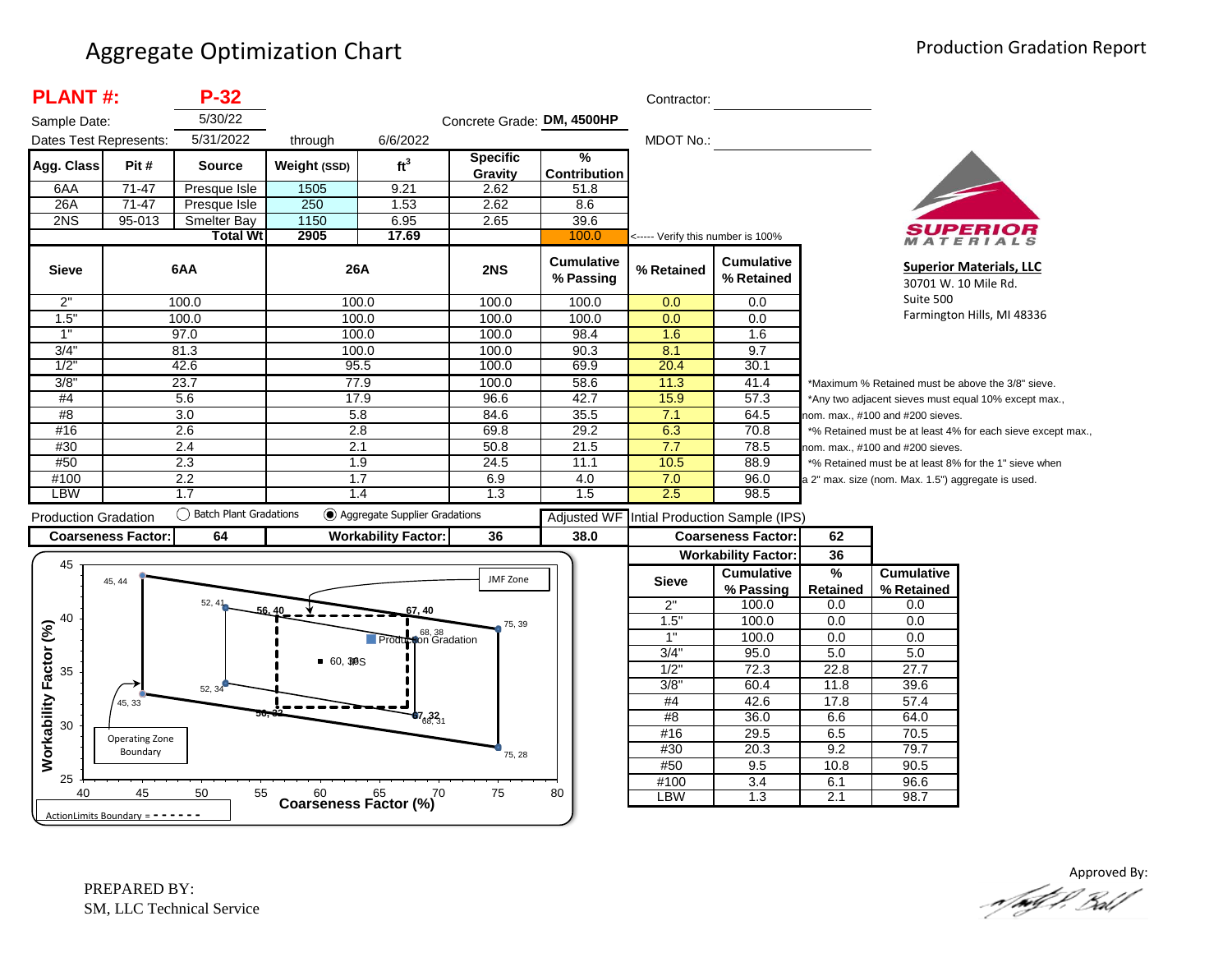| <b>PLANT#:</b>                      |                                   | $P-35$                    |              |                                         |                            |                                | Contractor:                       |                                 |                                                                                                 |                                                    |                                                        |  |
|-------------------------------------|-----------------------------------|---------------------------|--------------|-----------------------------------------|----------------------------|--------------------------------|-----------------------------------|---------------------------------|-------------------------------------------------------------------------------------------------|----------------------------------------------------|--------------------------------------------------------|--|
| Sample Date:                        |                                   | 5/30/22                   |              |                                         | Concrete Grade: DM, 4500HP |                                |                                   |                                 |                                                                                                 |                                                    |                                                        |  |
| Dates Test Represents:              |                                   | 5/31/2022                 | through      | 6/6/2022                                |                            |                                | <b>MDOT No.:</b>                  |                                 |                                                                                                 |                                                    |                                                        |  |
| Agg. Class                          | Pit#                              | <b>Source</b>             | Weight (SSD) | ft <sup>3</sup>                         | <b>Specific</b><br>Gravity | %<br><b>Contribution</b>       |                                   |                                 |                                                                                                 |                                                    |                                                        |  |
| 6AA                                 | 58-003                            | Stoneco                   | 1480         | 8.82                                    | 2.69                       | 50.2                           |                                   |                                 |                                                                                                 |                                                    |                                                        |  |
| 26A                                 | 58-003                            | Stoneco                   | 320          | 1.91                                    | 2.69                       | 10.8                           |                                   |                                 |                                                                                                 |                                                    |                                                        |  |
| 2NS                                 | 81-019                            | Pleasant Lake             | 1150         | 6.95                                    | 2.65                       | 39.0                           |                                   |                                 |                                                                                                 |                                                    |                                                        |  |
|                                     |                                   | <b>Total Wt</b>           | 2950         | 17.68                                   |                            | 100.0                          | <----- Verify this number is 100% |                                 |                                                                                                 |                                                    | ATERIALS                                               |  |
| <b>Sieve</b>                        |                                   | 6AA                       | 26A          |                                         | 2NS                        | <b>Cumulative</b><br>% Passing | % Retained                        | <b>Cumulative</b><br>% Retained |                                                                                                 | Suite 500                                          | <b>Superior Materials, LLC</b><br>30701 W. 10 Mile Rd. |  |
| 2"                                  |                                   | 100.0                     |              | 100.0                                   | 100.0                      | 100.0                          | 0.0                               | 0.0                             |                                                                                                 |                                                    |                                                        |  |
| 1.5"                                |                                   | 100.0                     | 100.0        |                                         | 100.0                      | 100.0                          | 0.0                               | 0.0                             |                                                                                                 | Farmington Hills, MI 48336                         |                                                        |  |
| 1"                                  |                                   | 100.0                     | 100.0        |                                         | 100.0                      | 100.0                          | 0.0                               | 0.0                             |                                                                                                 |                                                    |                                                        |  |
| 3/4"                                |                                   | 78.3                      | 100.0        |                                         | 100.0                      | 89.1                           | 10.9                              | 10.9                            |                                                                                                 |                                                    |                                                        |  |
| 1/2"                                |                                   | 44.7                      |              | 99.6                                    | 100.0                      | 72.2                           | 16.9                              | 27.8                            |                                                                                                 |                                                    |                                                        |  |
| 3/8"                                |                                   | 20.2                      |              | 87.0                                    | 100.0                      | 58.6                           | 13.7                              | 41.4                            |                                                                                                 | *Maximum % Retained must be above the 3/8" sieve.  |                                                        |  |
| #4                                  |                                   | 4.1                       | 19.1         |                                         | 97.1                       | 42.0                           | 16.6                              | 58.0                            | *Any two adjacent sieves must equal 10% except max.,                                            |                                                    |                                                        |  |
| #8                                  |                                   | 1.5                       | 6.9          |                                         | 80.5                       | 32.9                           | 9.1                               | 67.1                            | nom. max., #100 and #200 sieves.<br>*% Retained must be at least 4% for each sieve except max., |                                                    |                                                        |  |
| #16                                 |                                   | 1.3                       | 3.9          |                                         | 63.5                       | 25.8                           | 7.1                               | 74.2                            |                                                                                                 |                                                    |                                                        |  |
| #30                                 |                                   | 1.1                       | 2.7          |                                         | 46.3                       | 18.9                           | 6.9                               | 81.1                            |                                                                                                 | nom. max., #100 and #200 sieves.                   |                                                        |  |
| #50                                 |                                   | 0.9                       |              | 2.4                                     | 23.4                       | 9.8                            | 9.1                               | 90.2                            |                                                                                                 |                                                    | *% Retained must be at least 8% for the 1" sieve when  |  |
| #100                                |                                   | 0.9                       |              | 2.3                                     | 8.0                        | 3.8                            | 6.0                               | 96.2                            |                                                                                                 | a 2" max. size (nom. Max. 1.5") aggregate is used. |                                                        |  |
| <b>LBW</b>                          |                                   | 0.6                       | 2.1          |                                         | 1.7                        | 1.2                            | 2.6                               | 98.8                            |                                                                                                 |                                                    |                                                        |  |
| <b>Production Gradation</b>         |                                   | () Batch Plant Gradations |              | Aggregate Supplier Gradations           |                            | <b>Adjusted WF</b>             |                                   | Intial Production Sample (IPS)  |                                                                                                 |                                                    |                                                        |  |
|                                     | <b>Coarseness Factor:</b>         | 62                        |              | <b>Workability Factor:</b>              | 33                         | 35.4                           |                                   | <b>Coarseness Factor:</b>       | 61                                                                                              |                                                    |                                                        |  |
|                                     |                                   |                           |              |                                         |                            |                                |                                   | <b>Workability Factor:</b>      | 36                                                                                              |                                                    |                                                        |  |
| 45                                  |                                   |                           |              |                                         |                            |                                |                                   | <b>Cumulative</b>               | %                                                                                               | <b>Cumulative</b>                                  |                                                        |  |
|                                     | 45, 44                            |                           |              |                                         | JMF Zone                   |                                | <b>Sieve</b>                      | % Passing                       | <b>Retained</b>                                                                                 | % Retained                                         |                                                        |  |
|                                     |                                   | 52.4 <sup>°</sup>         |              |                                         |                            |                                | 2"                                | 100.0                           | 0.0                                                                                             | 0.0                                                |                                                        |  |
| 40                                  |                                   |                           |              |                                         | 75, 39                     |                                | 1.5                               | 100.0                           | 0.0                                                                                             | 0.0                                                |                                                        |  |
|                                     |                                   |                           |              | 68, 38                                  |                            |                                | 1"                                | 99.3                            | 0.7                                                                                             | 0.7                                                |                                                        |  |
|                                     |                                   |                           |              |                                         |                            |                                | 3/4"                              | 89.1                            | 10.2                                                                                            | 10.9                                               |                                                        |  |
| <b>Norkability Factor (%)</b><br>35 |                                   |                           |              | 60 <sub>1</sub> 36 duction Gradation    |                            |                                | 1/2"                              | 70.5                            | 18.6                                                                                            | 29.5                                               |                                                        |  |
|                                     |                                   | 52, 34                    |              |                                         |                            |                                | 3/8"                              | 60.5                            | 10.0                                                                                            | 39.5                                               |                                                        |  |
|                                     | 45, 33                            |                           |              |                                         |                            |                                | #4                                | 44.1                            | 16.4                                                                                            | 55.9                                               |                                                        |  |
|                                     |                                   | 56, 31                    |              | 67, 68, 31                              |                            |                                | #8                                | 35.6                            | 8.5                                                                                             | 64.4                                               |                                                        |  |
| 30                                  |                                   |                           |              |                                         |                            |                                | #16                               | 27.7                            | 7.9                                                                                             | 72.3                                               |                                                        |  |
|                                     | Operating Zone<br>Boundary        |                           |              |                                         |                            |                                | #30                               | 20.6                            | 7.1                                                                                             | 79.4                                               |                                                        |  |
|                                     |                                   |                           |              |                                         | 75, 28                     |                                | #50                               | 8.7                             | 11.8                                                                                            | 91.3                                               |                                                        |  |
| 25                                  |                                   |                           |              |                                         |                            |                                | #100                              | 1.6                             | 7.1                                                                                             | 98.4                                               |                                                        |  |
| 40                                  | 45                                | 50<br>55                  |              | $60$ $65$ $70$<br>Coarseness Factor (%) | 75                         | 80                             | <b>LBW</b>                        | 1.1                             | 0.6                                                                                             | 98.9                                               |                                                        |  |
|                                     | ActionLimits Boundary = - - - - - |                           |              |                                         |                            |                                |                                   |                                 |                                                                                                 |                                                    |                                                        |  |

Approved By:<br>Approved By: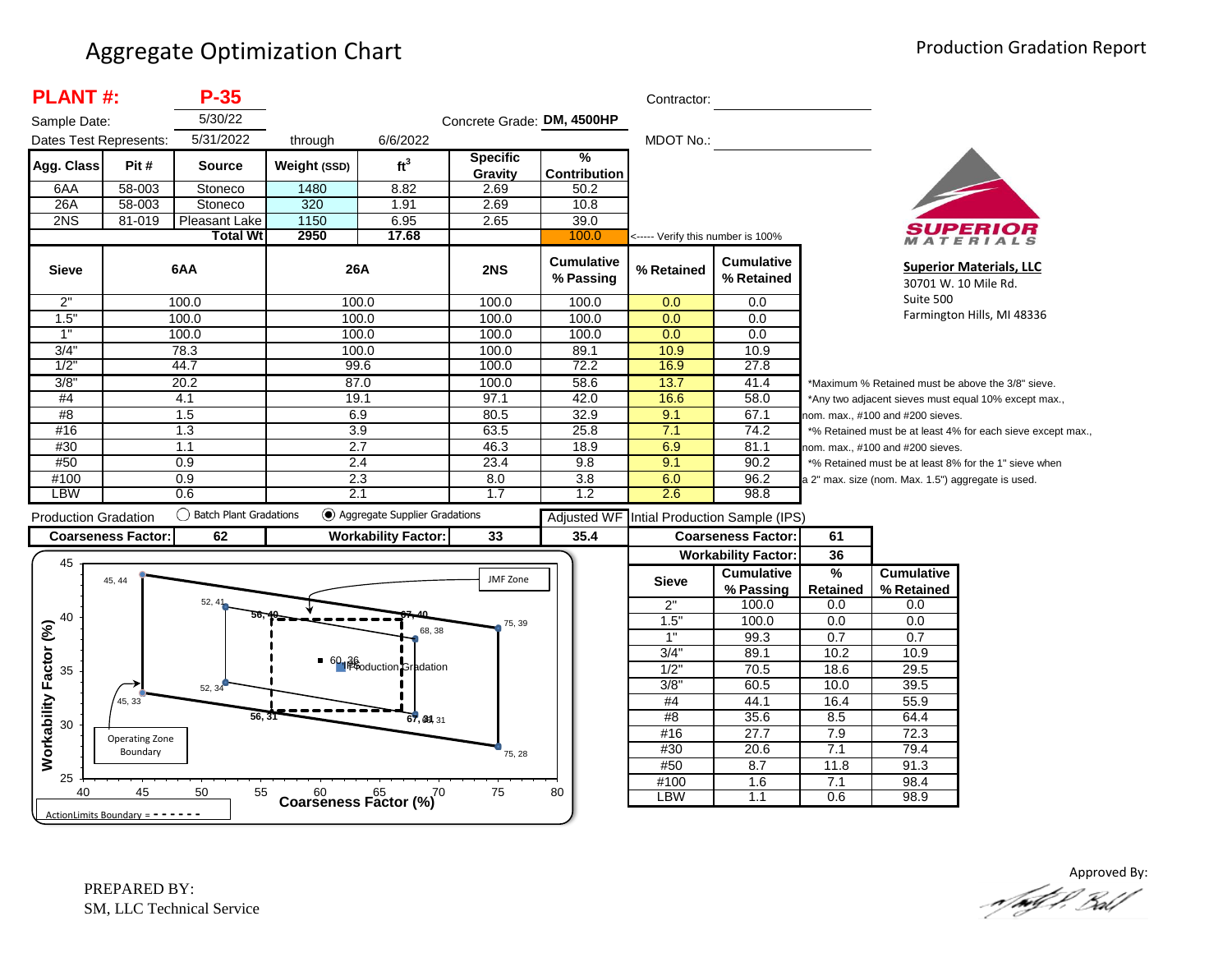| <b>PLANT#:</b>              |                            | P-36                   |                                      |                                 |                            |                                | Contractor:                       |                                            |                                                                                                                                     |                                                      |                                                       |
|-----------------------------|----------------------------|------------------------|--------------------------------------|---------------------------------|----------------------------|--------------------------------|-----------------------------------|--------------------------------------------|-------------------------------------------------------------------------------------------------------------------------------------|------------------------------------------------------|-------------------------------------------------------|
| Sample Date:                |                            | 5/30/22                |                                      |                                 | Concrete Grade: DM, 4500HP |                                |                                   |                                            |                                                                                                                                     |                                                      |                                                       |
| Dates Test Represents:      |                            | 5/31/2022              | through                              | 6/6/2022                        |                            |                                | <b>MDOT No.:</b>                  |                                            |                                                                                                                                     |                                                      |                                                       |
| Agg. Class                  | Pit#                       | <b>Source</b>          | Weight (SSD)                         | ft <sup>3</sup>                 | <b>Specific</b><br>Gravity | %<br><b>Contribution</b>       |                                   |                                            |                                                                                                                                     |                                                      |                                                       |
| 6AA                         | $71 - 47$                  | Presque Isle           | 1600                                 | 9.79                            | 2.62                       | 55.1                           |                                   |                                            |                                                                                                                                     |                                                      |                                                       |
| 26A                         | $71-47$                    | Presque Isle           | 205                                  | 1.25                            | 2.62                       | 7.1                            |                                   |                                            |                                                                                                                                     |                                                      |                                                       |
| 2NS                         | 63-92                      | Grange Hall            | 1100                                 | 6.65                            | 2.65                       | 37.9                           |                                   |                                            |                                                                                                                                     |                                                      |                                                       |
|                             |                            | <b>Total Wt</b>        | 2905                                 | 17.69                           |                            | 100.0                          | <----- Verify this number is 100% |                                            |                                                                                                                                     |                                                      | ATERIALS                                              |
| <b>Sieve</b>                |                            | 6AA                    | 26A                                  |                                 | 2NS                        | <b>Cumulative</b><br>% Passing | % Retained                        | <b>Cumulative</b><br>% Retained            |                                                                                                                                     | 30701 W. 10 Mile Rd.                                 | <b>Superior Materials, LLC</b>                        |
| 2"                          |                            | 100.0                  | 100.0                                |                                 | 100.0                      | 100.0                          | 0.0                               | 0.0                                        | Suite 500                                                                                                                           |                                                      |                                                       |
| 1.5"                        |                            | 100.0                  |                                      | 100.0                           | 100.0                      | 100.0                          | 0.0                               | 0.0                                        |                                                                                                                                     | Farmington Hills, MI 48336                           |                                                       |
| 1"                          |                            | 98.8                   | 100.0                                |                                 | 100.0                      | 99.3                           | 0.7                               | 0.7                                        |                                                                                                                                     |                                                      |                                                       |
| 3/4"                        |                            | 87.9                   | 100.0                                |                                 | 100.0                      | 93.3                           | 6.0                               | 6.7                                        |                                                                                                                                     |                                                      |                                                       |
| 1/2                         |                            | 43.8                   | 95.5                                 |                                 | 100.0                      | 68.7                           | 24.6                              | 31.3                                       |                                                                                                                                     |                                                      |                                                       |
| 3/8"                        |                            | 23.7                   |                                      | 77.9                            | 100.0                      | 56.4                           | 12.3                              | 43.6                                       |                                                                                                                                     | *Maximum % Retained must be above the 3/8" sieve.    |                                                       |
| #4                          |                            | 5.2                    | 17.9                                 |                                 | 97.2                       | 40.9                           | 15.5                              | 59.1                                       |                                                                                                                                     | *Any two adjacent sieves must equal 10% except max., |                                                       |
| #8                          |                            | 3.0                    | 5.8                                  |                                 | 82.0                       | 33.1                           | 7.8                               | 66.9                                       | nom. max., #100 and #200 sieves.<br>*% Retained must be at least 4% for each sieve except max.,<br>nom. max., #100 and #200 sieves. |                                                      |                                                       |
| #16                         |                            | 2.5                    | 2.8                                  |                                 | 67.4                       | 27.1                           | 6.0                               | 72.9                                       |                                                                                                                                     |                                                      |                                                       |
| #30                         |                            | 2.3                    | 2.1                                  |                                 | 49.0                       | 20.0                           | 7.1                               | 80.0                                       |                                                                                                                                     |                                                      |                                                       |
| #50                         |                            | 2.2                    | 1.9                                  |                                 | 22.2                       | 9.8                            | 10.2                              | 90.2                                       |                                                                                                                                     |                                                      | *% Retained must be at least 8% for the 1" sieve when |
| #100                        |                            | 2.0                    | 1.7                                  |                                 | 2.7                        | 2.2                            | 7.5                               | 97.8                                       |                                                                                                                                     | a 2" max. size (nom. Max. 1.5") aggregate is used.   |                                                       |
| LBW                         |                            | 1.5                    | 1.4                                  |                                 | 0.5                        | 1.1                            | 1.1                               | 98.9                                       |                                                                                                                                     |                                                      |                                                       |
| <b>Production Gradation</b> |                            | Batch Plant Gradations |                                      | ◯ Aggregate Supplier Gradations |                            |                                |                                   | Adjusted WF Intial Production Sample (IPS) |                                                                                                                                     |                                                      |                                                       |
| <b>Coarseness Factor:</b>   |                            | 65                     |                                      | <b>Workability Factor:</b>      | 33                         | 35.6                           |                                   | <b>Coarseness Factor:</b>                  | 63                                                                                                                                  |                                                      |                                                       |
|                             |                            |                        |                                      |                                 |                            |                                |                                   | <b>Workability Factor:</b>                 | 35                                                                                                                                  |                                                      |                                                       |
| 45                          |                            |                        |                                      |                                 |                            |                                |                                   |                                            |                                                                                                                                     |                                                      |                                                       |
|                             |                            |                        |                                      |                                 |                            |                                |                                   | <b>Cumulative</b>                          | $\frac{9}{6}$                                                                                                                       | <b>Cumulative</b>                                    |                                                       |
|                             | 45, 44                     |                        |                                      |                                 | JMF Zone                   |                                | <b>Sieve</b>                      |                                            |                                                                                                                                     |                                                      |                                                       |
|                             |                            | 52, 41                 |                                      |                                 |                            |                                | 2"                                | % Passing<br>100.0                         | <b>Retained</b><br>0.0                                                                                                              | % Retained<br>0.0                                    |                                                       |
| 40                          |                            |                        |                                      |                                 |                            |                                | 1.5"                              | 100.0                                      | 0.0                                                                                                                                 | 0.0                                                  |                                                       |
|                             |                            |                        |                                      | 68.38                           | 75, 39                     |                                | 1"                                | 99.1                                       | 0.9                                                                                                                                 | 0.9                                                  |                                                       |
|                             |                            |                        |                                      |                                 |                            |                                | 3/4"                              | 90.3                                       | 8.8                                                                                                                                 | 9.7                                                  |                                                       |
|                             |                            |                        |                                      |                                 |                            |                                | 1/2"                              | 69.2                                       | 21.1                                                                                                                                | 30.8                                                 |                                                       |
| 35                          |                            |                        |                                      | 60, 36 IPS Production Gradation |                            |                                | $3/8$ "                           | 59.1                                       | 10.1                                                                                                                                | 40.9                                                 |                                                       |
|                             | 45, 33                     | 52, 34                 |                                      |                                 |                            |                                | #4                                | 41.8                                       | 17.3                                                                                                                                | 58.2                                                 |                                                       |
|                             |                            |                        |                                      |                                 |                            |                                | #8                                | 35.1                                       | 6.6                                                                                                                                 | 64.9                                                 |                                                       |
| 30                          |                            |                        | 58, 3'                               | 68.31                           |                            |                                | #16                               | 28.5                                       | 6.6                                                                                                                                 | 71.5                                                 |                                                       |
|                             | Operating Zone<br>Boundary |                        |                                      |                                 |                            |                                | #30                               | 21.2                                       | 7.3                                                                                                                                 | 78.8                                                 |                                                       |
| Workability Factor (%)      |                            |                        |                                      |                                 | 75, 28                     |                                | #50                               | 8.7                                        | 12.5                                                                                                                                | 91.3                                                 |                                                       |
| 25<br>40                    | 45                         | 50<br>55               | $60$ $65$ $65$ Coarseness Factor (%) | ,70                             | 75                         | 80                             | #100<br><b>LBW</b>                | $\overline{1.8}$<br>0.7                    | 7.0<br>1.0                                                                                                                          | 98.2<br>99.3                                         |                                                       |

Approved By: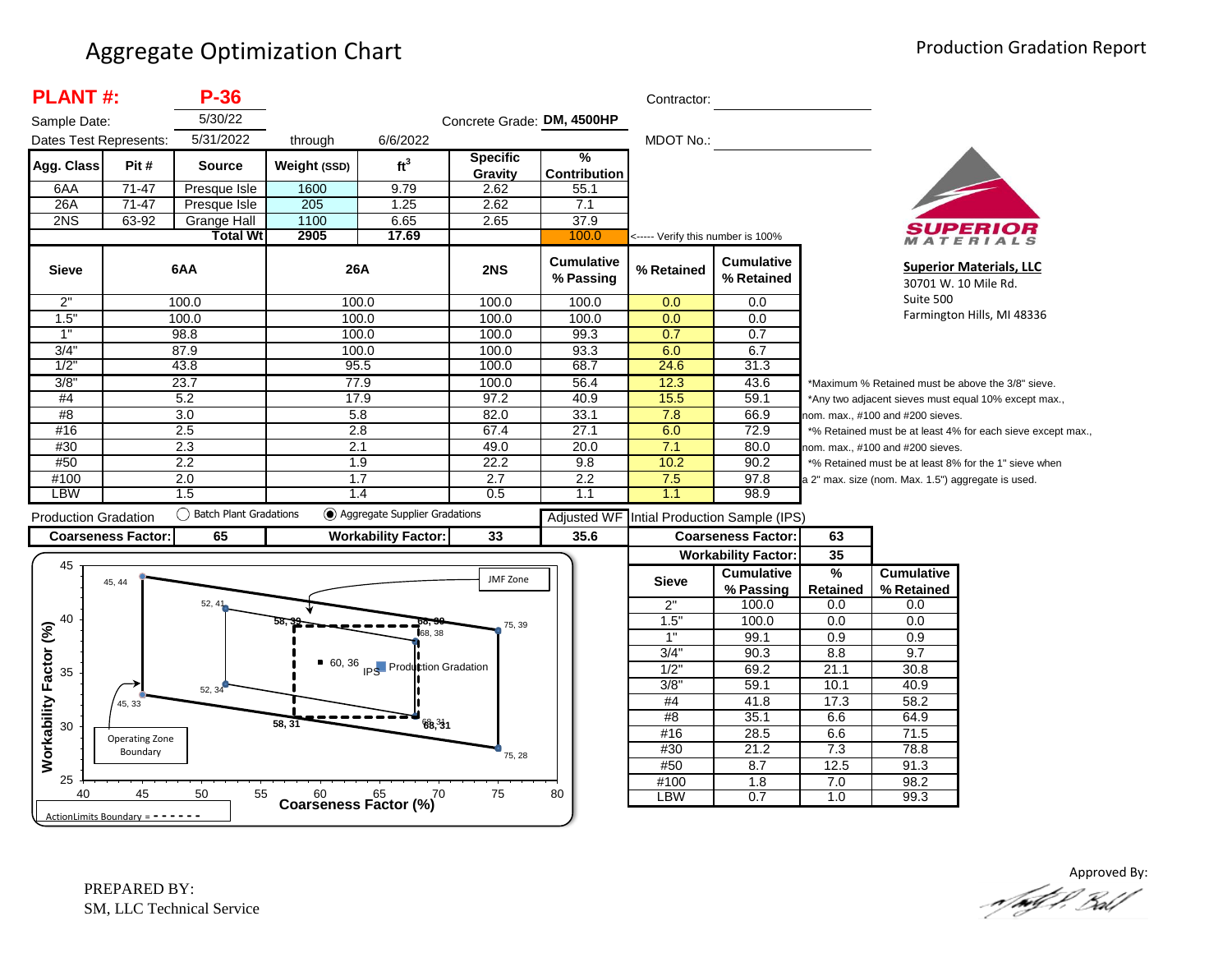| <b>PLANT#:</b>              |                                   | P-39                      |               |                                         |                            |                                | Contractor:                       |                                            |                                  |                                                      |                                                             |
|-----------------------------|-----------------------------------|---------------------------|---------------|-----------------------------------------|----------------------------|--------------------------------|-----------------------------------|--------------------------------------------|----------------------------------|------------------------------------------------------|-------------------------------------------------------------|
| Sample Date:                |                                   | 5/30/22                   |               |                                         | Concrete Grade: DM, 4500HP |                                |                                   |                                            |                                  |                                                      |                                                             |
| Dates Test Represents:      |                                   | 5/31/2022                 | through       | 6/6/2022                                |                            |                                | MDOT No.:                         |                                            |                                  |                                                      |                                                             |
| Agg. Class                  | Pit#                              | <b>Source</b>             | Weight (SSD)  | ft <sup>3</sup>                         | <b>Specific</b><br>Gravity | %<br><b>Contribution</b>       |                                   |                                            |                                  |                                                      |                                                             |
| 6AA                         | $71-47$                           | Presque Isle              | 1605          | 9.82                                    | 2.62                       | 55.2                           |                                   |                                            |                                  |                                                      |                                                             |
| 26A                         | $71 - 47$                         | Presque Isle              | 200           | 1.22                                    | 2.62                       | 6.9                            |                                   |                                            |                                  |                                                      |                                                             |
| 2NS                         | 44-051                            | Krake Willis Rd           | 1100          | 6.65                                    | 2.65                       | 37.9                           |                                   |                                            |                                  |                                                      |                                                             |
|                             |                                   | <b>Total Wt</b>           | 2905          | 17.69                                   |                            | 100.0                          | <----- Verify this number is 100% |                                            |                                  |                                                      | ATERIALS                                                    |
| <b>Sieve</b>                |                                   | 6AA                       | <b>26A</b>    |                                         | 2NS                        | <b>Cumulative</b><br>% Passing | % Retained                        | <b>Cumulative</b><br>% Retained            |                                  |                                                      | <b>Superior Materials, LLC</b><br>30701 W. 10 Mile Rd.      |
| 2"                          |                                   | 100.0                     | 100.0         |                                         | 100.0                      | 100.0                          | 0.0                               | 0.0                                        |                                  | Suite 500                                            |                                                             |
| 1.5"                        |                                   | 100.0                     | 100.0         |                                         | 100.0                      | 100.0                          | 0.0                               | 0.0                                        |                                  |                                                      | Farmington Hills, MI 48336                                  |
| 1"                          |                                   | 98.2                      | 100.0         |                                         | 100.0                      | 99.0                           | 1.0                               | 1.0                                        |                                  |                                                      |                                                             |
| 3/4"                        |                                   | 83.3                      | 100.0         |                                         | 100.0                      | 90.8                           | 8.2                               | 9.2                                        |                                  |                                                      |                                                             |
| 1/2                         |                                   | 46.0                      | 96.2          |                                         | 100.0                      | 69.9                           | 20.9                              | 30.1                                       |                                  |                                                      |                                                             |
| 3/8"                        |                                   | 27.8                      | 85.3          |                                         | 100.0                      | 59.1                           | 10.8                              | 40.9                                       |                                  |                                                      | *Maximum % Retained must be above the 3/8" sieve.           |
| #4                          |                                   | 4.4                       | 23.5          |                                         | 96.4                       | 40.6                           | 18.5                              | 59.4                                       |                                  | *Any two adjacent sieves must equal 10% except max., |                                                             |
| #8                          |                                   | 1.9                       | 7.3           |                                         | 80.6                       | 32.1                           | 8.5                               | 67.9                                       | nom. max., #100 and #200 sieves. |                                                      |                                                             |
| #16                         |                                   | 1.6                       | 3.4           |                                         | 66.0                       | 26.1                           | 6.0                               | 73.9                                       |                                  |                                                      | *% Retained must be at least 4% for each sieve except max., |
| #30                         |                                   | 1.5                       | 2.5           |                                         | 50.2                       | 20.0                           | 6.1                               | 80.0                                       |                                  | nom. max., #100 and #200 sieves.                     |                                                             |
| #50                         |                                   | 1.5                       | 2.3           |                                         | 27.6                       | 11.4                           | 8.6                               | 88.6                                       |                                  |                                                      | *% Retained must be at least 8% for the 1" sieve when       |
| #100                        |                                   | 1.4                       | 2.1           |                                         | 9.2                        | 4.4                            | 7.0                               | 95.6                                       |                                  | a 2" max. size (nom. Max. 1.5") aggregate is used.   |                                                             |
| <b>LBW</b>                  |                                   | 1.3                       | 1.9           |                                         | 1.6                        | 1.5                            | 2.9                               | 98.5                                       |                                  |                                                      |                                                             |
| <b>Production Gradation</b> |                                   | () Batch Plant Gradations |               | (c) Aggregate Supplier Gradations       |                            |                                |                                   | Adjusted WF Intial Production Sample (IPS) |                                  |                                                      |                                                             |
|                             | <b>Coarseness Factor:</b>         | 60                        |               | <b>Workability Factor:</b>              | 32                         | 34.6                           |                                   | <b>Coarseness Factor:</b>                  | 63                               |                                                      |                                                             |
|                             |                                   |                           |               |                                         |                            |                                |                                   | <b>Workability Factor:</b>                 | 36                               |                                                      |                                                             |
| 45                          |                                   |                           |               |                                         |                            |                                |                                   | <b>Cumulative</b>                          | %                                | <b>Cumulative</b>                                    |                                                             |
|                             | 45, 44                            |                           |               |                                         | JMF Zone                   |                                | <b>Sieve</b>                      | % Passing                                  | <b>Retained</b>                  | % Retained                                           |                                                             |
|                             |                                   | 52, 41                    |               |                                         |                            |                                | 2"                                | 100.0                                      | 0.0                              | 0.0                                                  |                                                             |
| 40                          |                                   |                           |               |                                         | 75, 39                     |                                | 1.5"                              | 100.0                                      | 0.0                              | 0.0                                                  |                                                             |
|                             |                                   |                           |               | 68.38                                   |                            |                                | 1"                                | 100.0                                      | 0.0                              | 0.0                                                  |                                                             |
|                             |                                   |                           |               |                                         |                            |                                | 3/4"                              | 89.7                                       | 10.3                             | 10.3                                                 |                                                             |
| 35                          |                                   |                           | $-60, 36$ IPS |                                         |                            |                                | $1/2$ "                           | 70.3                                       | 19.4                             | 29.7                                                 |                                                             |
|                             |                                   | 52, 34                    |               | Production Gradation                    |                            |                                | 3/8"                              | 59.1                                       | 11.2                             | 40.9                                                 |                                                             |
|                             | 45, 33                            |                           |               |                                         |                            |                                | $\#4$                             | 42.8                                       | 16.3                             | 57.2                                                 |                                                             |
| Workability Factor (%)      |                                   |                           |               | $\bullet$ 68.32                         |                            |                                | #8                                | 35.5                                       | 7.3                              | 64.5                                                 |                                                             |
| 30                          | Operating Zone                    |                           |               |                                         |                            |                                | #16                               | 29.0                                       | 6.5                              | 71.0                                                 |                                                             |
|                             | Boundary                          |                           |               |                                         | 75, 28                     |                                | #30                               | 21.2                                       | 7.7                              | 78.8                                                 |                                                             |
|                             |                                   |                           |               |                                         |                            |                                | #50                               | 9.8                                        | 11.5                             | 90.2                                                 |                                                             |
| 25                          |                                   |                           |               |                                         |                            |                                | #100                              | $\overline{3.7}$                           | 6.1                              | 96.3                                                 |                                                             |
| 40                          | 45                                | 50<br>55                  |               | $60$ $65$ $70$<br>Coarseness Factor (%) | 75                         | 80                             | LBW                               | 1.2                                        | 2.5                              | 98.8                                                 |                                                             |
|                             | ActionLimits Boundary = - - - - - |                           |               |                                         |                            |                                |                                   |                                            |                                  |                                                      |                                                             |

Approved By: